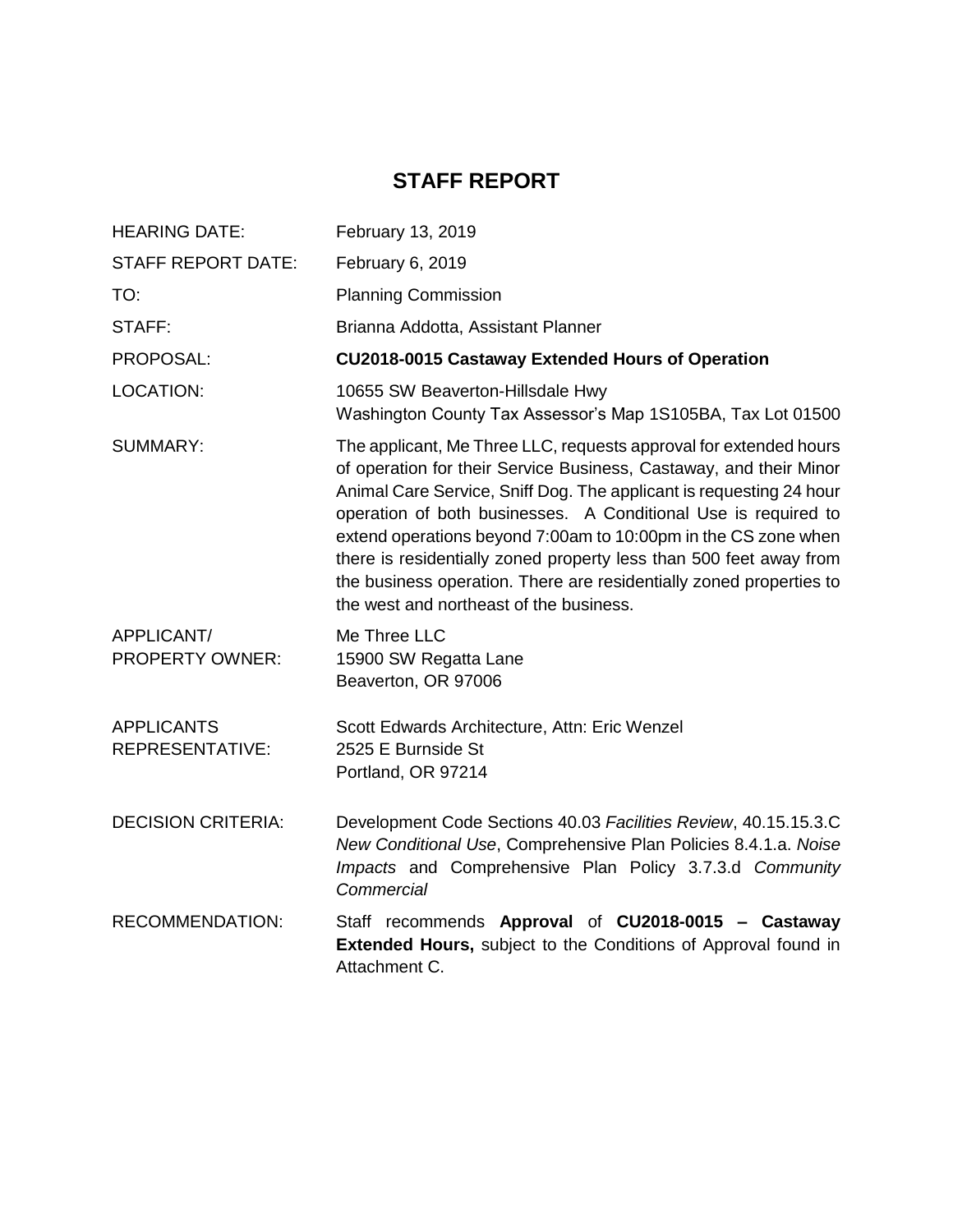# **TABLE OF CONTENTS**

| <b>Attachment A:</b><br><b>Facilities Review Committee Technical Review and</b><br>Recommendation Report. | $FR-1 - FR-3$                    |
|-----------------------------------------------------------------------------------------------------------|----------------------------------|
| <b>Attachment B: CU2018-0015 Conditional Use - Hours of Operation</b>                                     | $CU-1 - CU-4$                    |
| <b>Attachment C: Conditions of Approval</b>                                                               | COA1                             |
| <b>Exhibit 1: Exhibits by City Staff:</b>                                                                 |                                  |
| <b>Exhibit 1.1</b> Zoning and Aerial Maps                                                                 | SR4                              |
| <b>Exhibit 2: Applicant Materials</b>                                                                     | Combined<br>materials<br>package |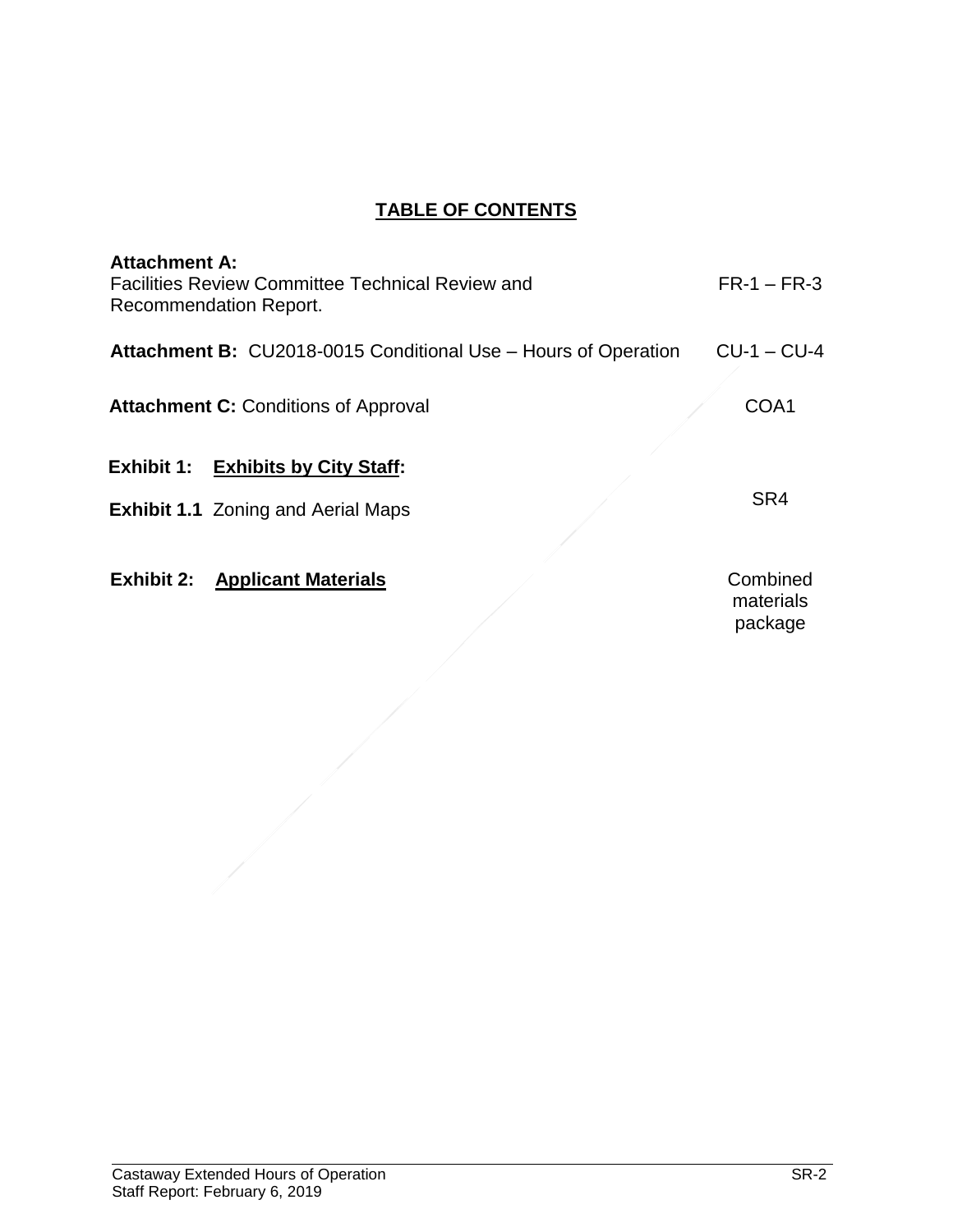# **BACKGROUND FACTS**

# **Key Application Dates**

| <b>Application</b> | <b>Submittal Date</b> | <b>Deemed Complete</b> | $120$ -Day     | $365$ -Day*  |
|--------------------|-----------------------|------------------------|----------------|--------------|
| CU2018-0015        | July 2, 2018          | December 26, 2018      | April 25, 2019 | July 2, 2019 |

\*Pursuant to Section 50.25.9 of the Development Code this is the latest date, with a continuance, by which a final written decision on the proposal can be made.

# **EXISTING SITE CONDITIONS**

| Zoning                               | <b>CS (Community Service)</b>                                                                                                                                                         |                                                                                                                                                          |  |
|--------------------------------------|---------------------------------------------------------------------------------------------------------------------------------------------------------------------------------------|----------------------------------------------------------------------------------------------------------------------------------------------------------|--|
| <b>Current</b><br><b>Development</b> | <b>Existing Building (Former Church)</b>                                                                                                                                              |                                                                                                                                                          |  |
| <b>Site Size</b>                     | Approximately 1.11 Acres                                                                                                                                                              |                                                                                                                                                          |  |
| <b>NAC</b>                           | Five Oaks / Triple Creek                                                                                                                                                              |                                                                                                                                                          |  |
| Surrounding<br><b>Uses</b>           | Zoning:<br><b>North: Community Service (CS)</b><br><b>South: Office Industrial (OI)</b><br><b>Office Industrial-Nike Campus</b><br>East:<br>(OI-NC)<br><b>West: Community Service</b> | Uses:<br><b>North: Quick Service Restaurant</b><br><b>South: Corporate Office</b><br><b>East: Office Campus</b><br><b>West: Quick Service Restaurant</b> |  |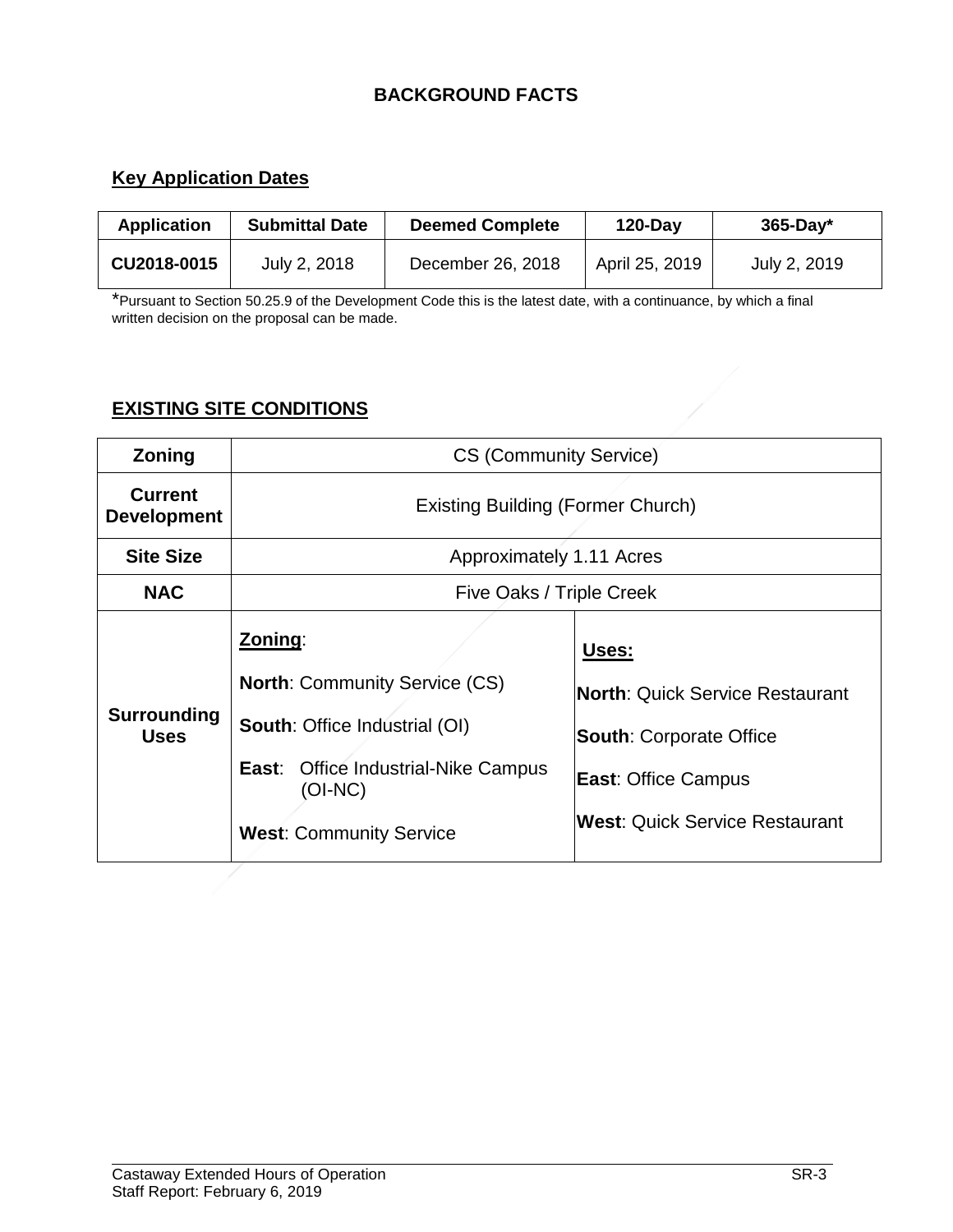# **Zoning Map**



**Aerial Map**

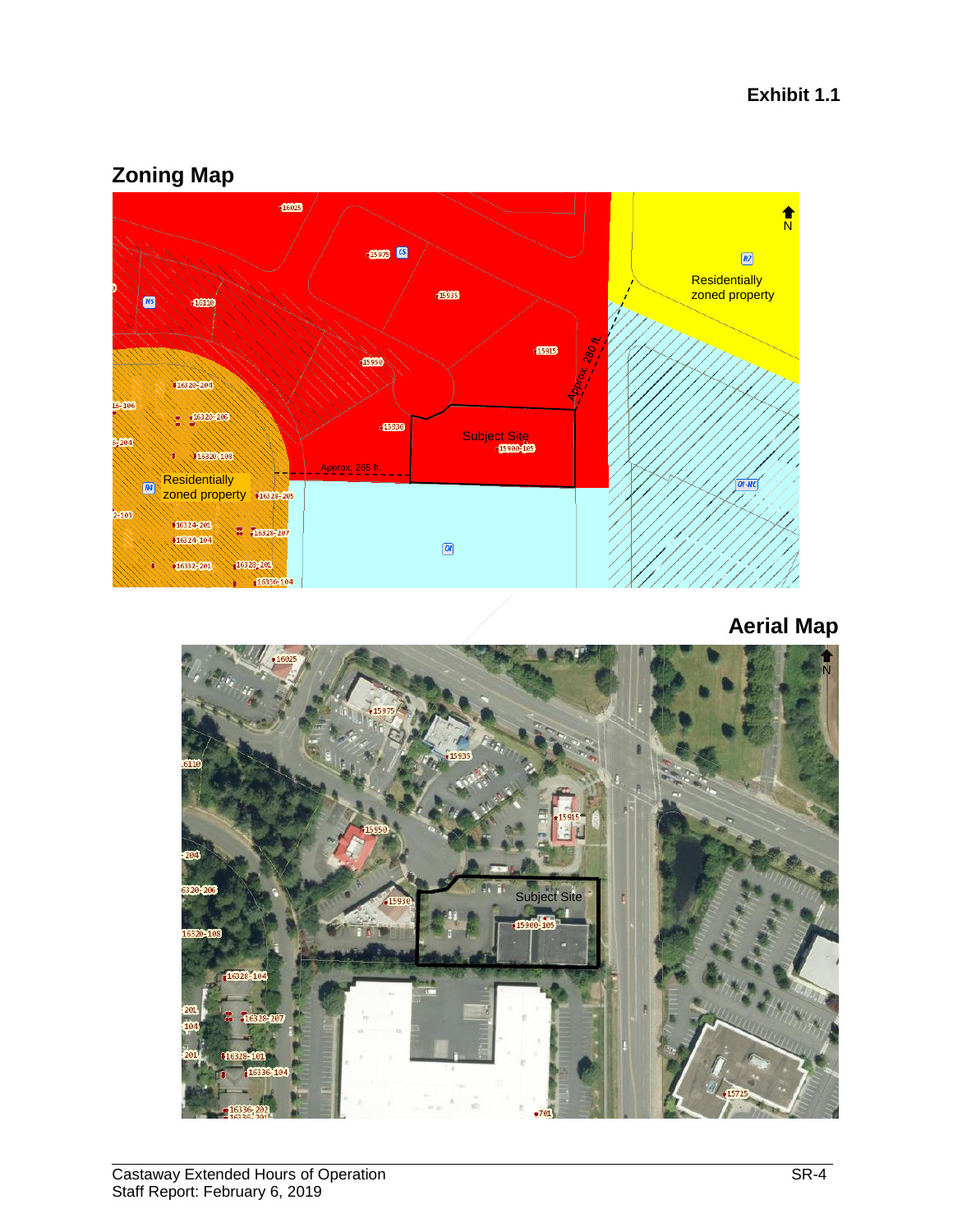#### **FACILITIES REVIEW COMMITTEE TECHNICAL REVIEW AND RECOMMENDATIONS CU2018-0015 – CASTAWAY EXTENDED HOURS OF OPERATION**

#### **Section 40.03 Facilities Review Committee:**

The Facilities Review Committee has conducted a technical review of the application, in accordance with the criteria contained in Section 40.03 of the Development Code. The Committee's findings and recommended conditions of approval are provided to the decision-making authority. As they will appear in the Director's Decision, the Facilities Review Conditions may be re-numbered and placed in different order.

The decision-making authority will determine whether the application as presented meets the Facilities Review approval criteria for the subject application and may choose to adopt, not adopt, or modify the Committee's findings, below.

**The Facilities Review Committee Criteria for Approval (40.03 – A through L) will be reviewed for all criteria that are applicable to the submitted application as identified below:**

*A. All critical facilities and services related to the proposed development have, or can be improved to have, adequate capacity to serve the proposed development at the time of its completion.*

Findings: Chapter 90 of the Development Code defines "critical facilities" as services that include public water, public sanitary sewer, storm water drainage, treatment and detention, transportation and fire protection. The scope of this request is limited to hours of operation, no physical changes to the site are proposed. Design Review Compliance Letter for minor changes to the site and structure was approved under DR 2018-0112 on August 13, 2018. As the Conditional Use Application under review is limited to a request to extend hours of operation the existing critical facilities are not proposed to be modified and are sufficient to serve the existing development. As no changes which would impact critical facilities apply this criterion does not apply.

#### **Therefore, the Committee finds this criterion does not apply.**

*B. Essential facilities and services related to the proposed development are available, or can be made available, with adequate capacity to serve the development prior to its occupancy. In lieu of providing essential facilities and services, a specific plan may be approved if it adequately demonstrates that essential facilities, services, or both will be provided to serve the proposed development within five (5) years of occupancy.*

Findings: Chapter 90 of the Development Code defines "essential facilities" to be services that include schools, transit improvements, police protection, and on-site pedestrian and bicycle facilities in the public right-of-way. As discussed above, all Essential Facilities are not proposed to be modified by this proposal for extended hours of operation, therefore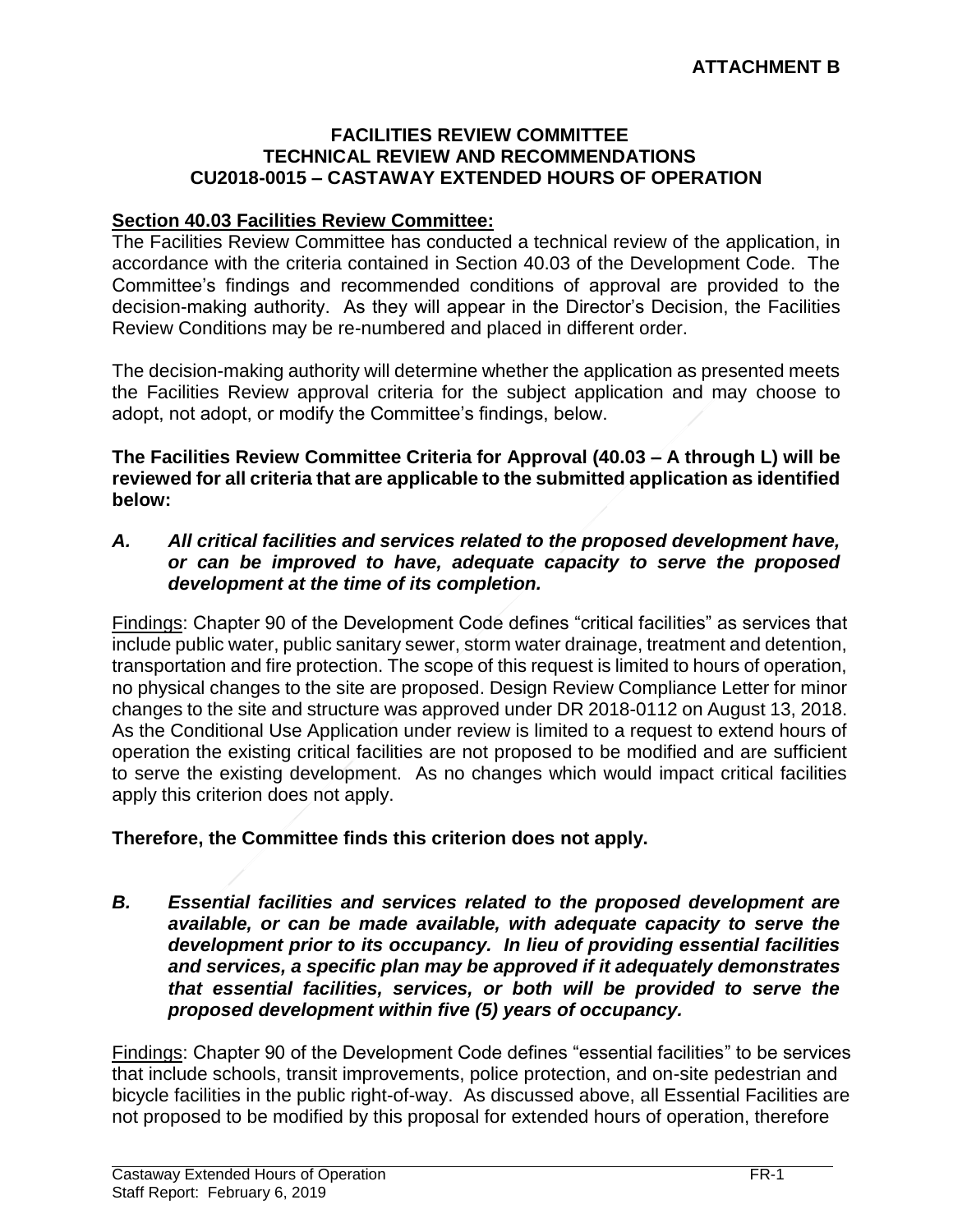this criterion is not applicable.

**Therefore, the Committee finds this criterion does not apply.**

*C. The proposed development is consistent with all applicable provisions of Chapter 20 (Land Uses) unless the applicable provisions are modified by means of one or more applications which shall be already approved or which shall be considered concurrently with the subject application; provided, however, if the approval of the proposed development is contingent upon one or more additional applications, and the same is not approved, then the proposed development must comply with all applicable provisions of Chapter 20 (Land Uses).*

Finding: Staff cites the findings in the Code Conformance Analysis chart at the end of the report, which evaluates the project as it relates to applicable Code requirements of Chapter 20 for the Community Service Commercial (CS) zone, in response to Criterion C. No physical changes are proposed with this Conditional Use Application.

**Therefore, the Committee finds the proposal meets the criterion for approval.**

*D. The proposed development is consistent with all applicable provisions of Chapter 60 (Special Requirements) and all improvements, dedications, or both, as required by the applicable provisions of Chapter 60 (Special Requirements), are provided or can be provided in rough proportion to the identified impact(s) of the proposed development.*

Findings: The Committee cites the Code Conformance Analysis chart at the end of this report, which evaluates the proposal as it relates to the applicable Code requirements of Chapter 60, in response to the above mentioned criteria. Staff will provide findings for the Conditional Use within the applicable sections of the staff report.

**Therefore, the Committee finds the proposal meets the criterion for approval.**

- *E. Adequate means are provided or can be provided to ensure continued periodic maintenance and necessary normal replacement of the following private common facilities and areas, as applicable: drainage facilities, roads and other improved rights-of-way, structures, recreation facilities, landscaping, fill and excavation areas, screening and fencing, ground cover, garbage and recycling storage areas, and other facilities not subject to maintenance by the City or other public agency.*
- *F. There are safe and efficient vehicular and pedestrian circulation patterns within the boundaries of the development.*
- *G. The development's on-site vehicular and pedestrian circulation systems connect to the surrounding circulation systems in a safe, efficient, and direct*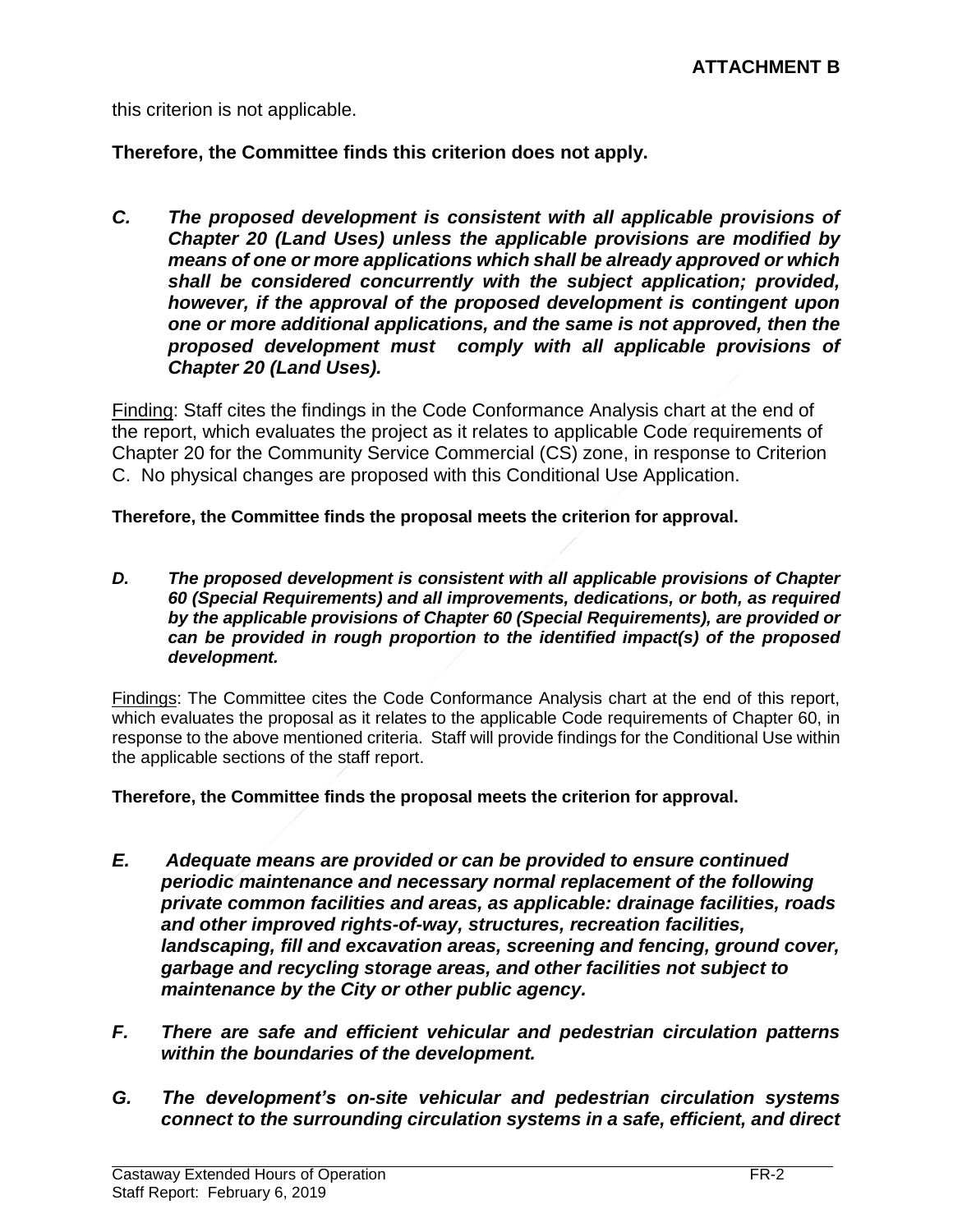*manner.*

- *H. Structures and public facilities serving the development site are designed in accordance with adopted City codes and standards and provide adequate fire protection, including, but not limited to, fire flow.*
- *I. Structures and public facilities serving the development site are designed in accordance with adopted City codes and standards and provide adequate protection from crime and accident, as well as protection from hazardous conditions due to inadequate, substandard or ill-designed development.*
- *J. Grading and contouring of the development site is designed to accommodate the proposed use and to mitigate adverse effect(s) on neighboring properties, public right-of-way, surface drainage, water storage facilities, and the public storm drainage system.*
- *K. Access and facilities for physically handicapped people are incorporated into the development site and building design, with particular attention to providing continuous, uninterrupted access routes.*

Findings: In response to criteria E-K above, all critical facilities, circulation, grading or services are not proposed to be modified by this request for extended hours of operation, as such these criterion are not applicable.

**Therefore, the Committee finds the criteria do not apply.**

#### *L. The application includes all required submittal materials as specified in Section 50.25.1 of the Development Code.*

Findings: The applicant submitted the land use application on July 2, 2018 and was deemed complete on December 26, 2018. In the review of the materials submitted to date, the Committee finds that all application submittal requirements as required form Section 50.25.1 have been submitted.

## **Therefore, the Committee finds the proposal meets the criterion for approval.**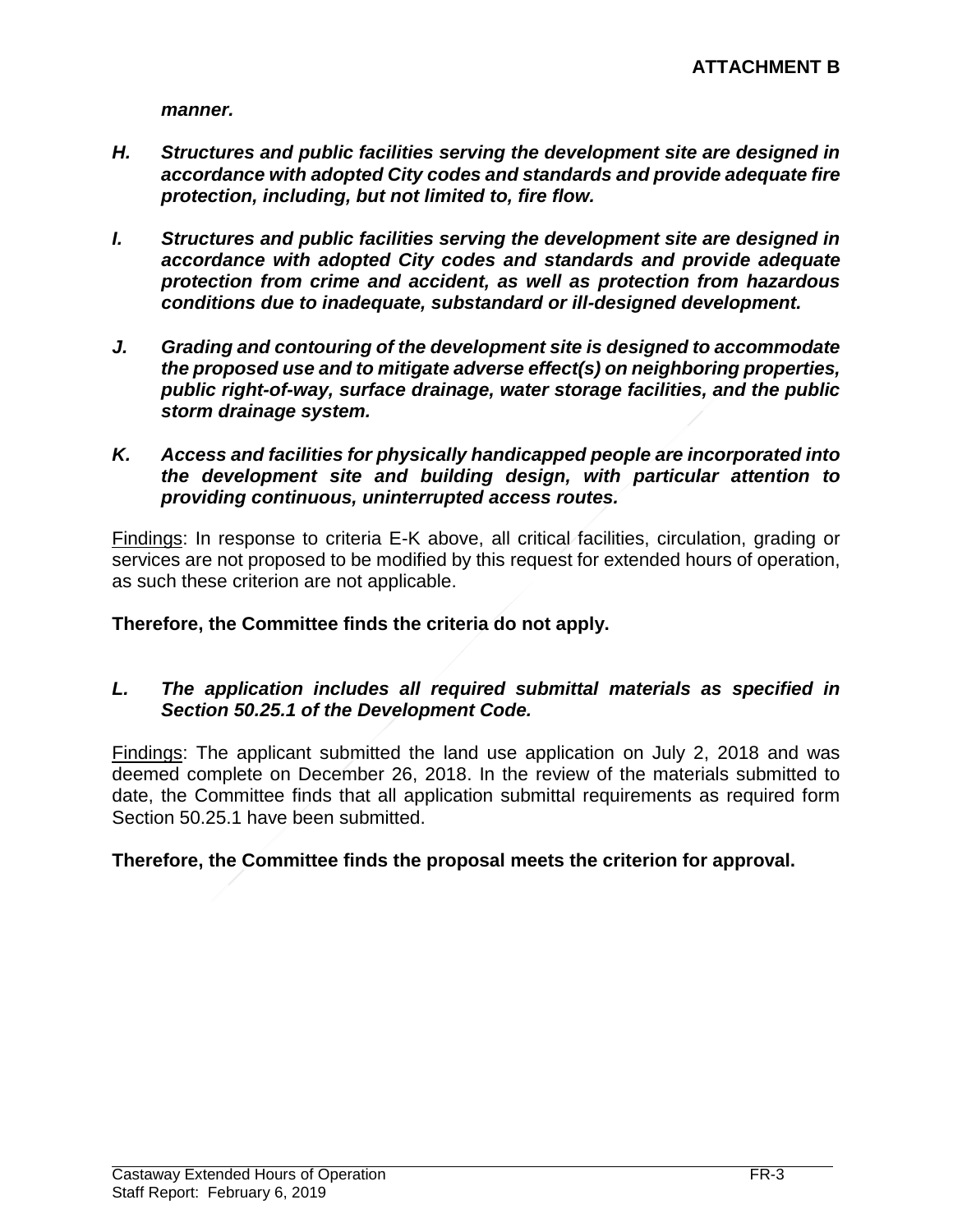# **Code Conformance Analysis Chapter 20 Use and Site Development Requirements Community Service (CS) District**

| <b>CODE</b><br><b>STANDARD</b>                             | <b>CODE REQUIREMENT</b>                                                 | <b>PROJECT PROPOSAL</b>                                                                                                                | <b>MEETS</b><br>CODE?             |  |  |
|------------------------------------------------------------|-------------------------------------------------------------------------|----------------------------------------------------------------------------------------------------------------------------------------|-----------------------------------|--|--|
|                                                            | <b>Development Code Section 20.10.20</b>                                |                                                                                                                                        |                                   |  |  |
| <b>Uses</b>                                                | <b>Service Business</b>                                                 | A service business with 24 hour<br>operation is a Conditional Use<br>when located less than 500' from<br>residentially zoned property. | <b>Yes with</b><br>CU<br>approval |  |  |
| <b>Development Code Section 20.10.15</b>                   |                                                                         |                                                                                                                                        |                                   |  |  |
| Minimum Lot<br>Area                                        | <b>None</b>                                                             | Lot size is not being modified with<br>this proposal and is approximately<br>1.1 acres.                                                | N/A                               |  |  |
| <b>Yard Setbacks</b><br>Minimums:<br>Front<br>Side<br>Rear | 10-feet (w/o ground floor<br>residential)<br><b>None</b><br><b>None</b> | Pre-existing structure meets<br>setbacks, no new structures<br>proposed.                                                               | N/A                               |  |  |
| Maximum<br><b>Building Height</b>                          | 60 feet                                                                 | No new structure is proposed.                                                                                                          | N/A                               |  |  |

# **Chapter 60 Special Requirements**

| <b>CODE</b>                                                                | <b>CODE</b>          | <b>PROJECT PROPOSAL</b> | <b>MEETS</b> |
|----------------------------------------------------------------------------|----------------------|-------------------------|--------------|
| <b>STANDARD</b>                                                            | <b>REQUIREMENT</b>   |                         | CODE?        |
| <b>Development Code Section 60.05.15</b><br><b>Design Review Standards</b> |                      |                         |              |
| <b>Design Review</b>                                                       | Standards pertaining | No physical changes are | N/A          |
| <b>Standards</b>                                                           | to Design Review     | proposed                |              |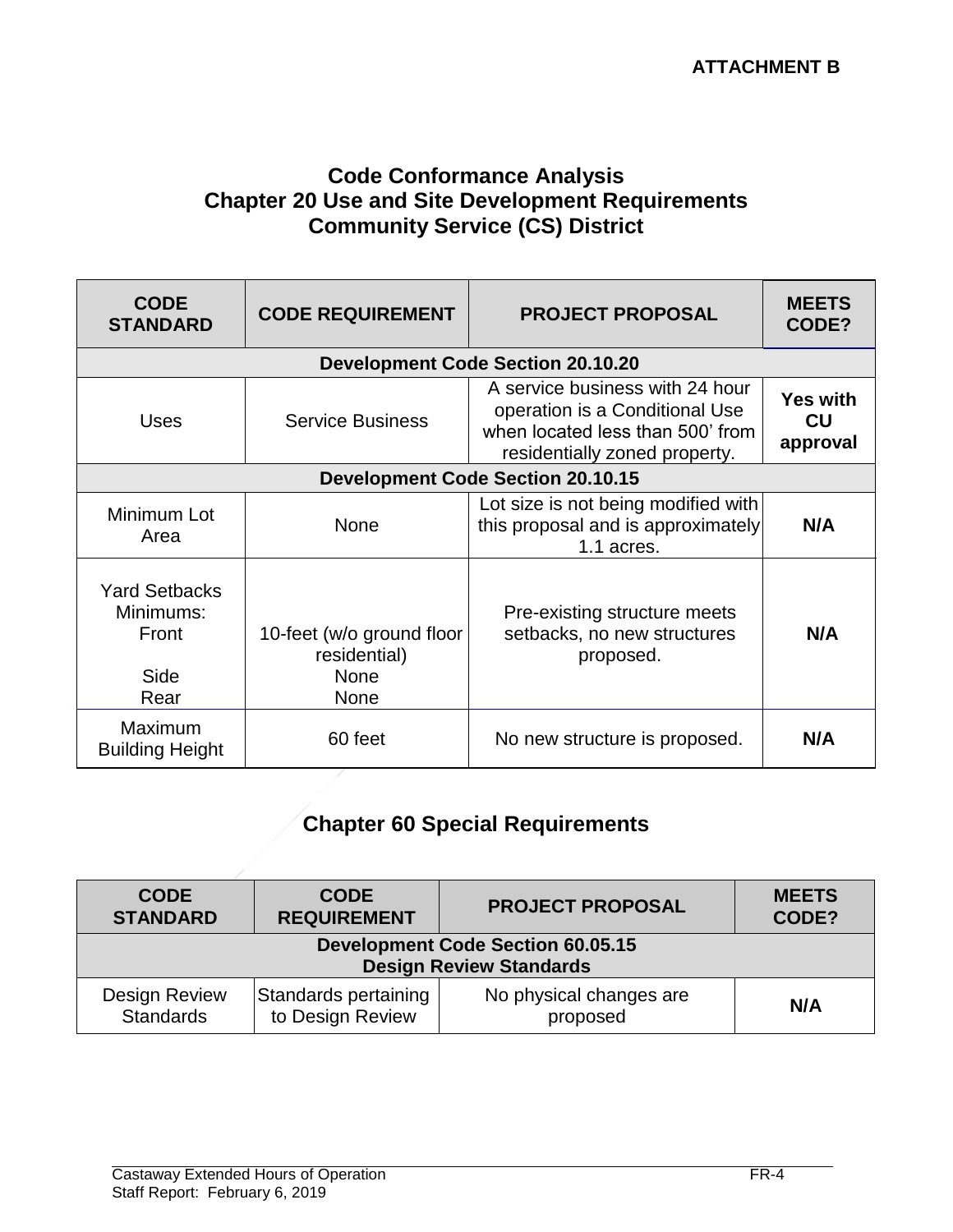#### **ANALYSIS AND FINDINGS FOR CONDITIONAL USE APPROVAL Castaway Extended Hours of Operation CU2018-0015**

## **Section 40.15.15.3.C. Approval Criteria:**

In order to approve a New Conditional Use application, the decision making authority shall make findings of fact based on evidence provided by the applicant demonstrating that all the following criteria are satisfied:

#### *1. The proposal satisfies the threshold requirements for a Conditional Use application.*

#### Findings:

Development Code, Section 40.15.15.3.A, Threshold #1 states:

1. The proposed use is conditionally permitted in the underlying zoning district *and a prior conditional use approval for the proposed use is not already in effect.* 

Uses in the Community Service (CS) zoning district which are located within 500 feet of a residential use in a residential zone, operating between 10:00 p.m. and 7:00 a.m. require a Conditional Use permit. The assembly space (Castaway)and the minor animal care business (Sniff Dog) are requesting 24 hour operation and are located approximately 265 feet away from a property zoned R4 and developed with attached housing, and approximately 280 feet away from property zoned R7 and developed as an outdoor recreation complex.

The applicant has provided a schedule of typical operations for the site:

The minor animal care facility (Sniff Dog) will be open to the public from 7am to 10pm on week days, 9am to 5pm on Saturdays and 10am to 6pm on Sundays. Up to two employees will remain inside the space overnight to watch the animals and perform janitorial and office work. There is no outdoor operation or impact to the site from the hours of 10pm and 7am.

Castaway will be open by reservation from 7 am to 1 am. They have requested additional hours of operation for load in and load out of equipment and materials; specifically from 4am to 7am preceding morning use and 1 am to 3 am following evening use. From 3 am to 4 pm use will be limited to interior cleaning. Load in and load out will require five to ten employees who will use non mechanized means to transport equipment between the space and vehicles.

The applicant notes "these types of extreme hours will rarely be needed, but will allow us to set up and install complex, high end equipment that many of the large companies in our area request [for their gatherings]."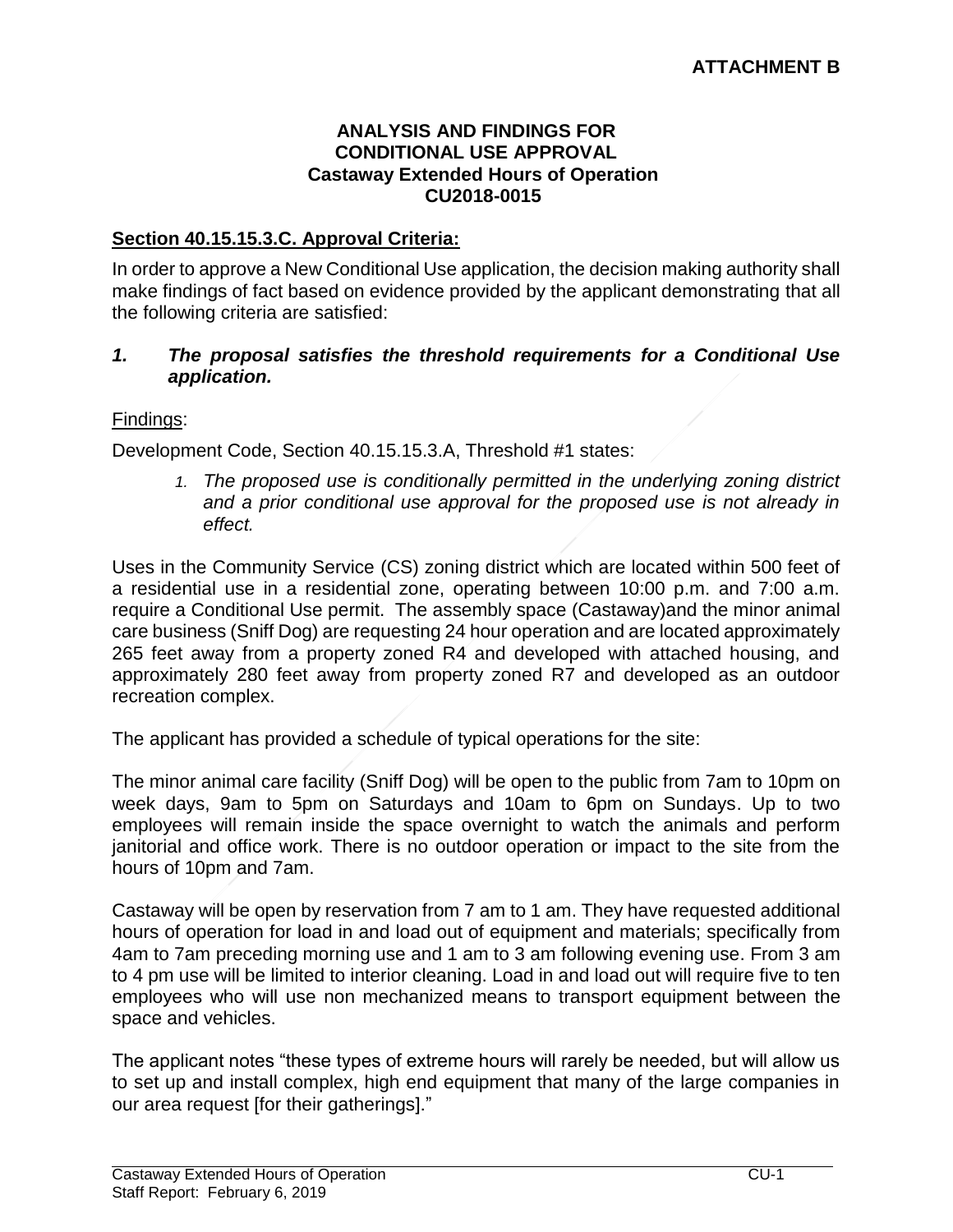**Therefore, staff find the criterion is met.**

#### *2. All City application fees related to the application under consideration by the decision making authority have been submitted.*

#### Findings:

The applicant has paid the required fees for a Conditional Use application on July 2, 2018.

## **Therefore, staff finds that the criterion is met.**

#### *3. The proposal will comply with the applicable policies of the Comprehensive Plan.*

#### Facts and Findings:

Staff cites the following comprehensive plan policies and associated findings as applicable to this criterion:

#### *Goal 3.7.3 Community Commercial: Provide for commercial services that serve the surrounding community, with limited auto-oriented uses.*

#### Findings:

Policy 3.7.3.d reads:

*Use development standards and/or conditional use review to address potential issues related to compatibility of commercial uses with adjacent housing, including noise, access and parking.* 

Castaway Beaverton's location at the corner of SW Walker and SW 158<sup>th</sup>, two distinctly major roads, helps give the business visibility and accessibility in order to help serve a variety of surrounding neighborhoods, which is intended in section *3.7 Commercial Centers and Corridors* of the City of Beaverton Comprehensive Plan:

*BCP 3.7: Commercial Centers and Corridors generally have an emphasis on commercial and service uses and access to major roads…The city's commercial centers and corridors provide for a wide range of businesses that meet the needs of Beaverton residents as well as visitors from around the region.*

The cul-de-sac that the service business and animal care uses reside in, is shared with a number of similar service businesses and restaurants, providing a wide range of businesses to serve the community. Vehicle access will take place from SW Regatta Lane, which is a commercial cul-de-sac. There is no access from SW Estuary Drive, where the R-4 residential development takes access, so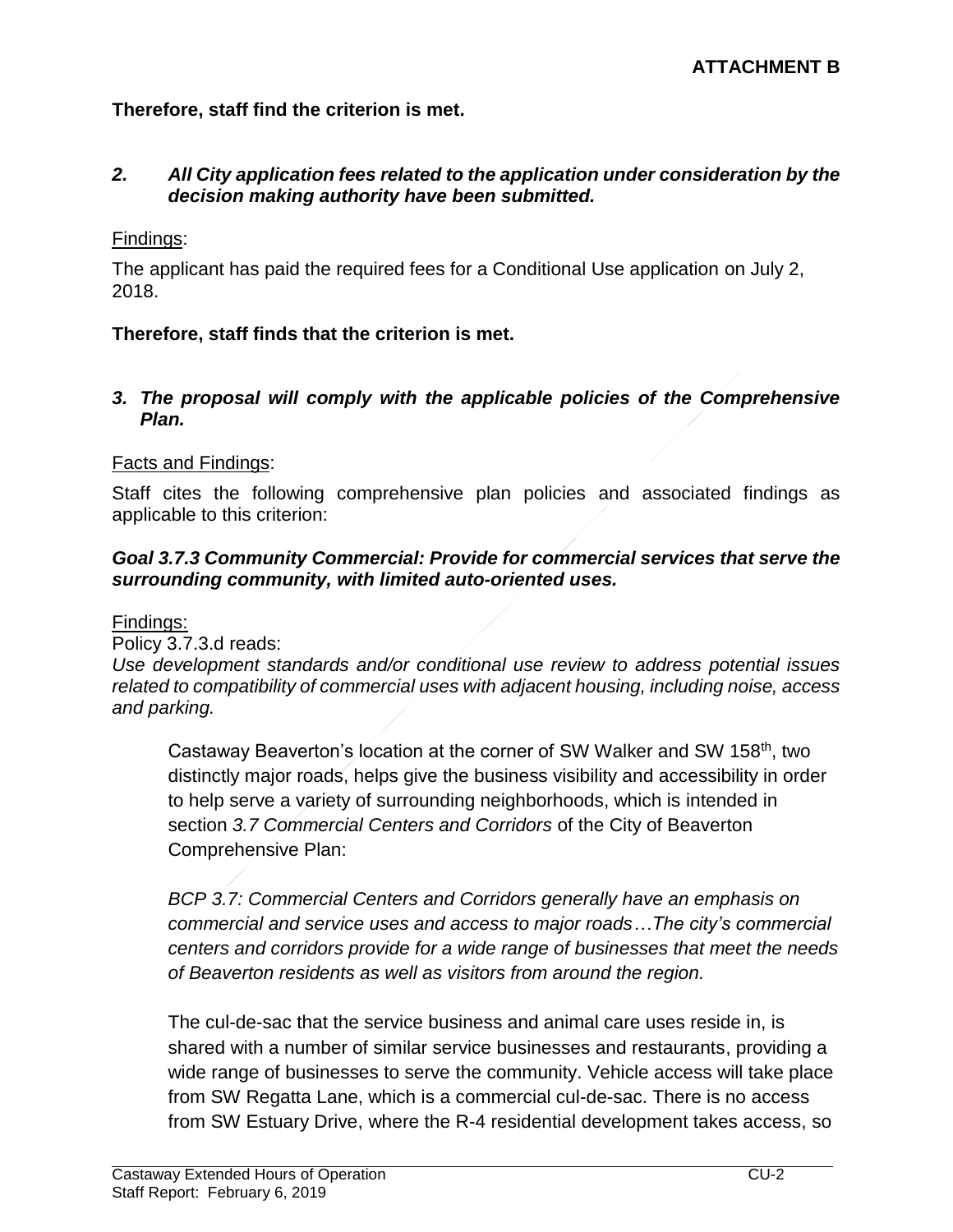no traffic is assumed along the adjacent street to the R-4 zone. Parking for Castaway is provided on site and the parking requirements have been addressed and approved under PD2018-0003. The site has a natural buffer of trees and shrubs along the property line's perimeter, facing the R-4 zone, which helps provide natural buffering from the commercial zone. In addition the subject site is separated from the R-4 residential properties by a restaurant as well as SW Estuary Drive.

# *Goal 8.4.1 Create and protect a healthy acoustical environment within the City.*

# Facts and Findings:

Policy 8.4.1.a reads: *Noise impacts shall be considered during development review processes.*

The proposal is to extend the hours of operation for a service business which will be located on the subject property, zoned Community Service (CS) and 260' from a R4 zone (King's Court Apartments) and 280' from a R7 zone (THPRD Baseball field). The service business will be open the public from 7:00am to 1:00am. All doors and windows will be kept closed from 10am to 1am, except for normal entering and exiting of the building, to mitigate noise impact.

All equipment load in and load out between the hours of 10pm and 7am will abide by the following rules and restrictions:

- All vehicles must turn of headlights when parked.
- Vehicles will not be allowed to idle.
- Any equipment trucks with backing beepers will be turned off while maneuvering.
- Entry and exiting will only take place from Regatta lane.
- All equipment loading and unloading will take place immediately adjacent to the service business.
- Employees will only park on site.

In order to protect a healthy acoustical environment, Castaway will also follow these additional procedures, which are recommended as conditions of approval:

- The service business shall close to the public no later than 1am.
- Limiting noise amplification during the hours of 1am to 7a
- m
- Equipment load in and load out shall occur between 4am and 3am (23 hours a day). Activities related to this function include five to ten employees cleaning the space and the loading and unloading of equipment and furniture.
- From 3am to 4am, only activities wholly enclosed to the building shall be allowed, which will be primarily be cleaning activities.
- The adjacent minor animal care business, which is under the same ownership, shall not be open to the public between 10pm and 7am. Up to two overnight employees are allowed to occupy the space during those hours to tend to animals and perform janitorial services within the building only.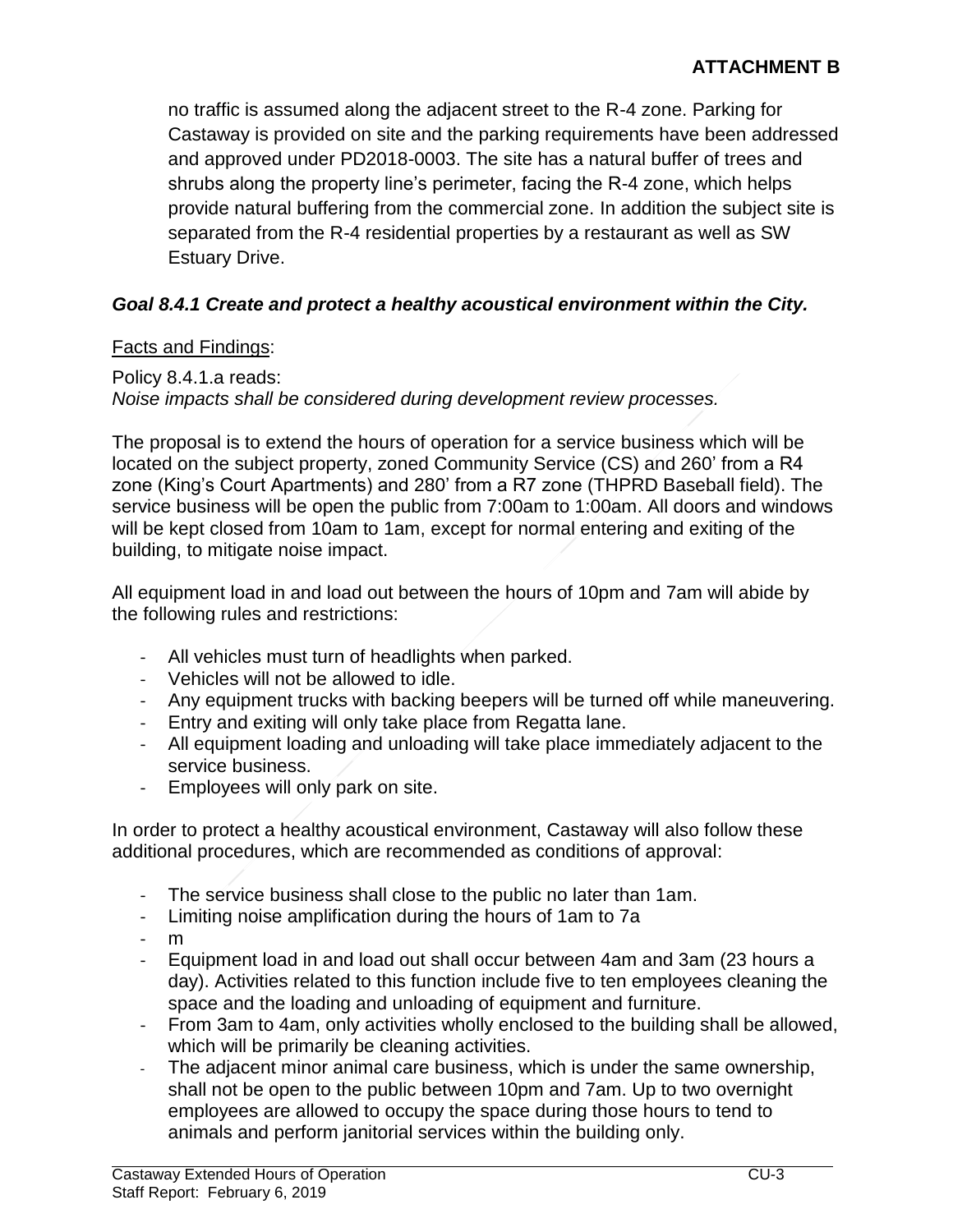Staff finds the applicant is in compliance with the applicable policies of the Comprehensive Plan as stated above.

**Therefore, staff finds by meeting the conditions of approval, that the criterion is met.**

*4. The size, dimensions, configuration, and topography of the site and natural and man-made features on the site can reasonably accommodate the proposal.*

#### Findings:

The Conditional Use is requested for extended hours of operation for the proposed service business and minor animal care business. The site is currently being utilized by both Castaway and Sniff Dog, this request is limited to an extension of operation. No physical changes are proposed. As the site currently accommodates the uses, staff finds that the site can adequately accommodate the proposal which is limited to extended hours of operation only.

## **Therefore, staff finds that the criterion is met.**

*5. The location, size, and functional characteristics of the proposal are such that it can be made reasonably compatible with and have a minimal impact on livability and appropriate development of properties in the surrounding area of the subject site.*

## Findings:

The request is for extended hours of operation for a previously approved service business (assembly space) and minor animal care service business, located in separate tenant spaces in the same building, both owned and operated by the applicant. The subject property is within the Community Service zoning district and is located one property south of the south east corner of SW Walker Road and SW 185<sup>th</sup> Avenue. The property has vehicle access at the western terminus of a local street, SW Regatta Lane.

Properties to the north and west are zoned Community Service, property to the east is zoned Office Industrial- Nike Campus, and property to the south is zoned Office Industrial. These surrounding uses (quick service restaurants and office space) are compatible with the assembly space and minor animal care uses.

There is a multi-family attached housing complex zoned R4 located approximately 265 feet to the west of the property, and a Tualatin Hills Parking and Recreation Center zoned R7 approximately 280 feet to the northeast of the property, across the intersection of SW Walker Road and SW 185<sup>th</sup> Avenue.

Because the recreation center will be closed and uninhabited during the hours of 10pm to 7am, coupled with the fact that it is across a large intersection from the subject site,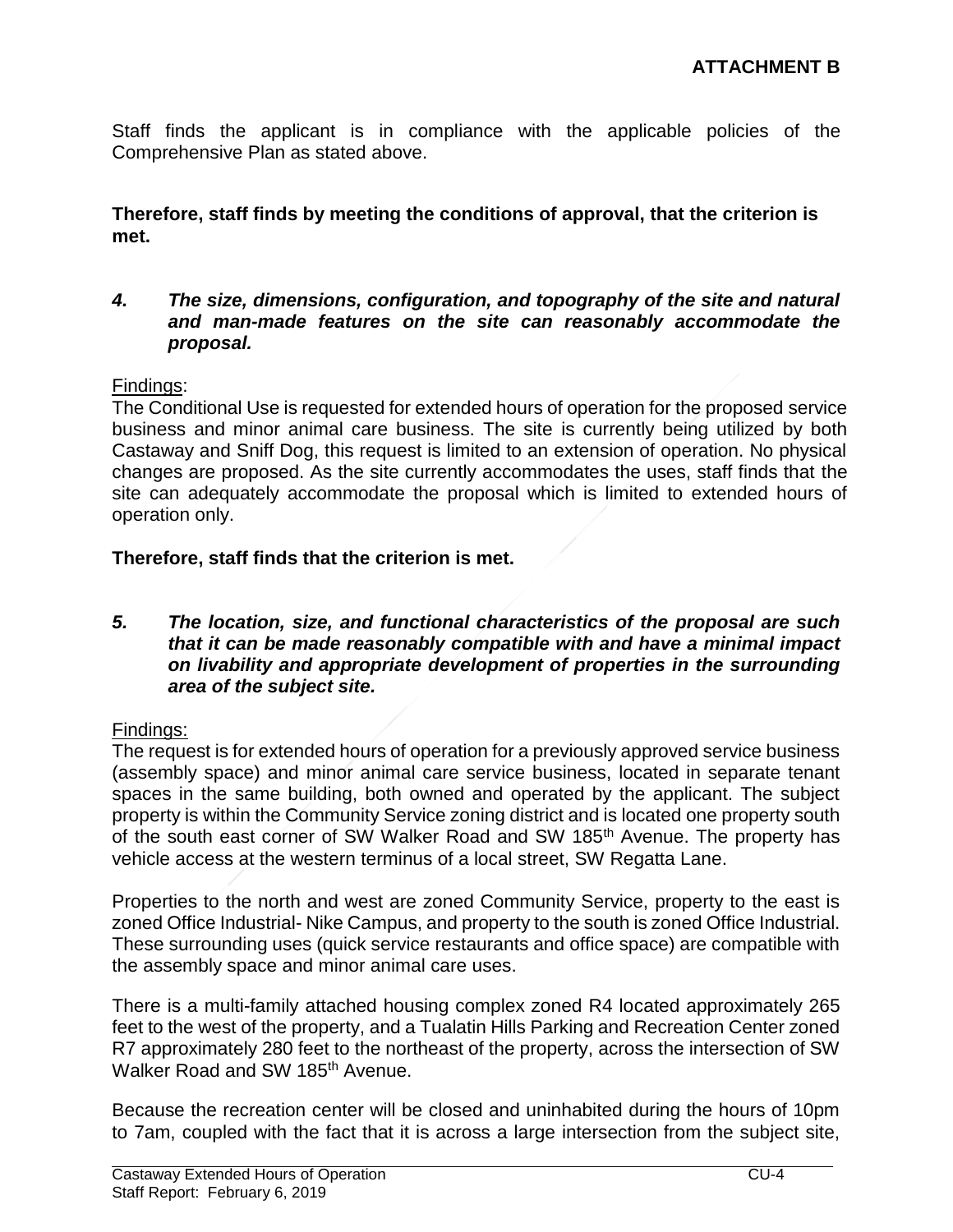impacts to the residentially zoned property to the northeast are expected to be minimal.

The applicant has provided several considerations to mitigate any impact on the multifamily development to the west. First, the applicant acknowledges there is a private lot with a quick service restaurant and a local street (SW Estuary Drive) in between their site and the residential property. There is a landscape buffer of trees between the local street and the quick service restaurant which will help buffer visual and aural impacts.

No loading berths are required for a service business of this size (4,000 square feet). For equipment loading and unloading, the applicant anticipates a flexible loading plan utilizing existing parking spaces and accesses into the building. Because the delivery trucks will not be on site at the same time as customers, parking conflicts are not expected. The applicant has agreed to a Condition of Approval prohibitting any vehicles from idling while loading or unloading and a requirement that headlights be shut off once the vehicle is in position.

Impacts from the minor animal care business from the hours of 10pm to 7am are anticipated to be negligible, as all activity will take place indoors and the business will not be open to the public at this time. There will be two employees inside the space overnight, and they will be required to park on site.

The potential impacts related to the request for extended hours of operation of the service business and minor animal care business will be minimal and will mostly take place inside the building, other than load in and load out. Staff finds that the proposal will have minimal impact on livability to nearby residences, in addition to finding that the use is compatible with the surrounding area, and is an appropriate use.

**Therefore, staff finds by meeting the conditions of approval, that the criterion is met.**

#### *6. Applications and documents related to the request, which will require further City approval, shall be submitted to the City in the proper sequence.*

Findings:

The applicant has submitted the required application materials for the review of a Conditional Use application. This review process is a required step to receive City approval for the development's proposal. No additional land use applications are required concurrent with this review.

#### **Therefore, staff finds that the criterion is met.**

#### **RECOMMENDATION**

Based on the facts and findings presented, staff recommends **APPROVAL** of **CU2018- 0015 (Castaway Extended Hours)** subject to the Conditions of Approval in Attachment